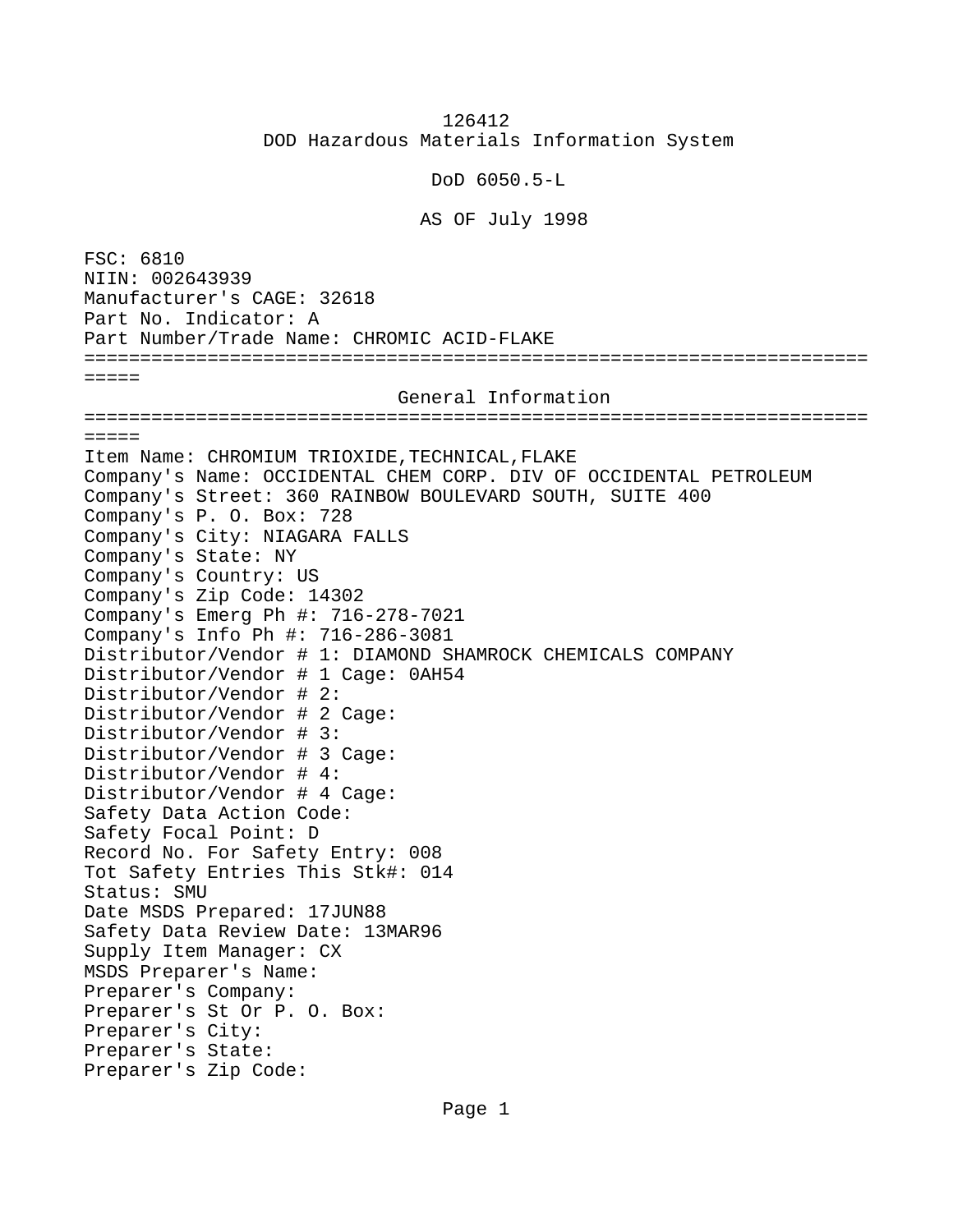126412 Other MSDS Number: MSDS Serial Number: BNCBL Specification Number: O-C-303 Spec Type, Grade, Class: NONE Hazard Characteristic Code: D4 Unit Of Issue: Unit Of Issue Container Qty: Type Of Container: Net Unit Weight: Report for NIIN: 002643939 NRC/State License Number: N/R Net Explosive Weight: Net Propellant Weight-Ammo: N/R Coast Guard Ammunition Code: ====================================================================== ===== Ingredients/Identity Information ======================================================================  $=$   $=$   $=$   $=$ Proprietary: NO Ingredient: CHROMIC ACID (CHROMIUM TRIOXIDE) Ingredient Sequence Number: 01 Percent: 99-100% Ingredient Action Code: Ingredient Focal Point: D NIOSH (RTECS) Number: GB6650000 CAS Number: 1333-82-0 OSHA PEL: 100 MICRO GRAMS/M3 ACGIH TLV: 50 MICRO GRAMS/M3 Other Recommended Limit: NOT ESTABLISHED ====================================================================== ===== Physical/Chemical Characteristics ======================================================================  $=$ Appearance And Odor: SOLID DARK RED FLAKES OR POWDER; NO ODOR Boiling Point: UNKNOWN Melting Point: 387F,197C Vapor Pressure (MM Hg/70 F): UNKNOWN Vapor Density (Air=1): UNKNOWN Specific Gravity: SOLID Decomposition Temperature: UNKNOWN Evaporation Rate And Ref: UNKNOWN Solubility In Water: 63% @ 25C Percent Volatiles By Volume: N/K Viscosity: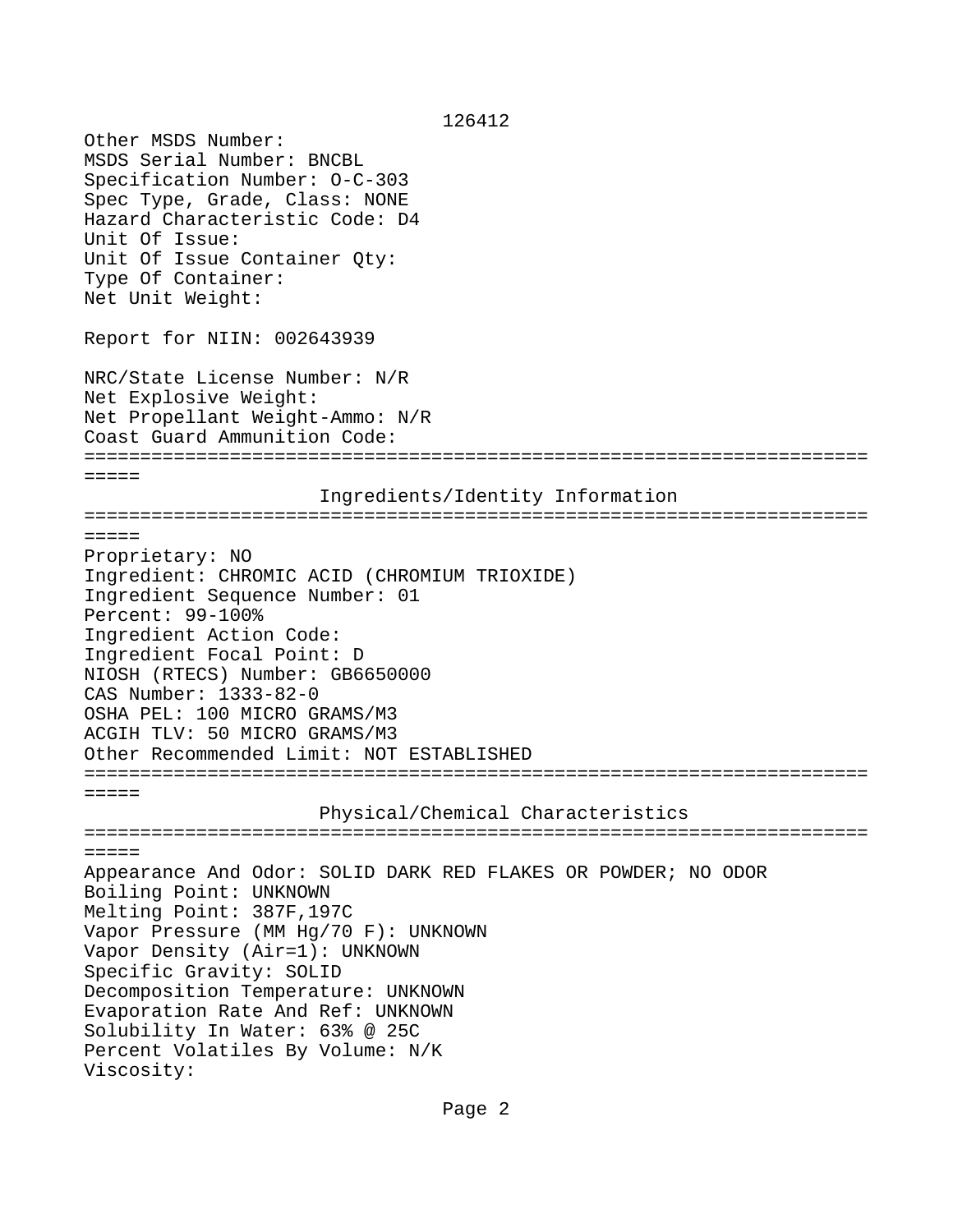126412

pH: 0.2-2 Radioactivity: Form (Radioactive Matl): Magnetism (Milligauss): Corrosion Rate (IPY): UNKNOWN Autoignition Temperature: ====================================================================== ===== Fire and Explosion Hazard Data ======================================================================  $=$   $=$   $=$   $=$ Flash Point: NON-FLAMMABLE Flash Point Method: N/P Lower Explosive Limit: UNKNOWN Upper Explosive Limit: N/R Extinguishing Media: PRODUCT IS NOT COMBUSTIBLE. WATER FOG, DRY CHEMIC A<sub>L</sub> OR CARBON DIOXIDE MAY BE USED IN AREAS WHERE PRODUCT IS STORED. Special Fire Fighting Proc: FIRE FIGHTERS SHOULD USE NIOSH APPROVED SC BA & FULL PROTECTIVE EQUIPMENT WHEN FIGHTING CHEMICAL FIRE. USE WATER SPRAY TO COOL NEARBY CONTAINERS EXPOSED TO FIRE. Unusual Fire And Expl Hazrds: UNDER FIRE CONDITIONS, DECOMPOSING MATER IAL MAY FORM A HOT VISCOUS FOAM. OXIDIZER. AVOID CONTACT WITH ORGANIC MATERIALS. Report for NIIN: 002643939 ======================================================================  $=$  Reactivity Data ======================================================================  $=$   $=$   $=$   $=$ Stability: YES Cond To Avoid (Stability): UNDER NORMAL USE CONDITIONS, THIS PRODUCT I S STABLE. Materials To Avoid: AVOID CONTACT WITH ORGANIC MATERIALS, OILS, GREASE S, OR ANY EASILY OXIDIZABLE MATERIAL. PRODUCT IS HYGROSCOPIC. Hazardous Decomp Products: NONE Hazardous Poly Occur: NO Conditions To Avoid (Poly): NOT APPLICABLE ======================================================================  $=$   $=$   $=$   $=$ Health Hazard Data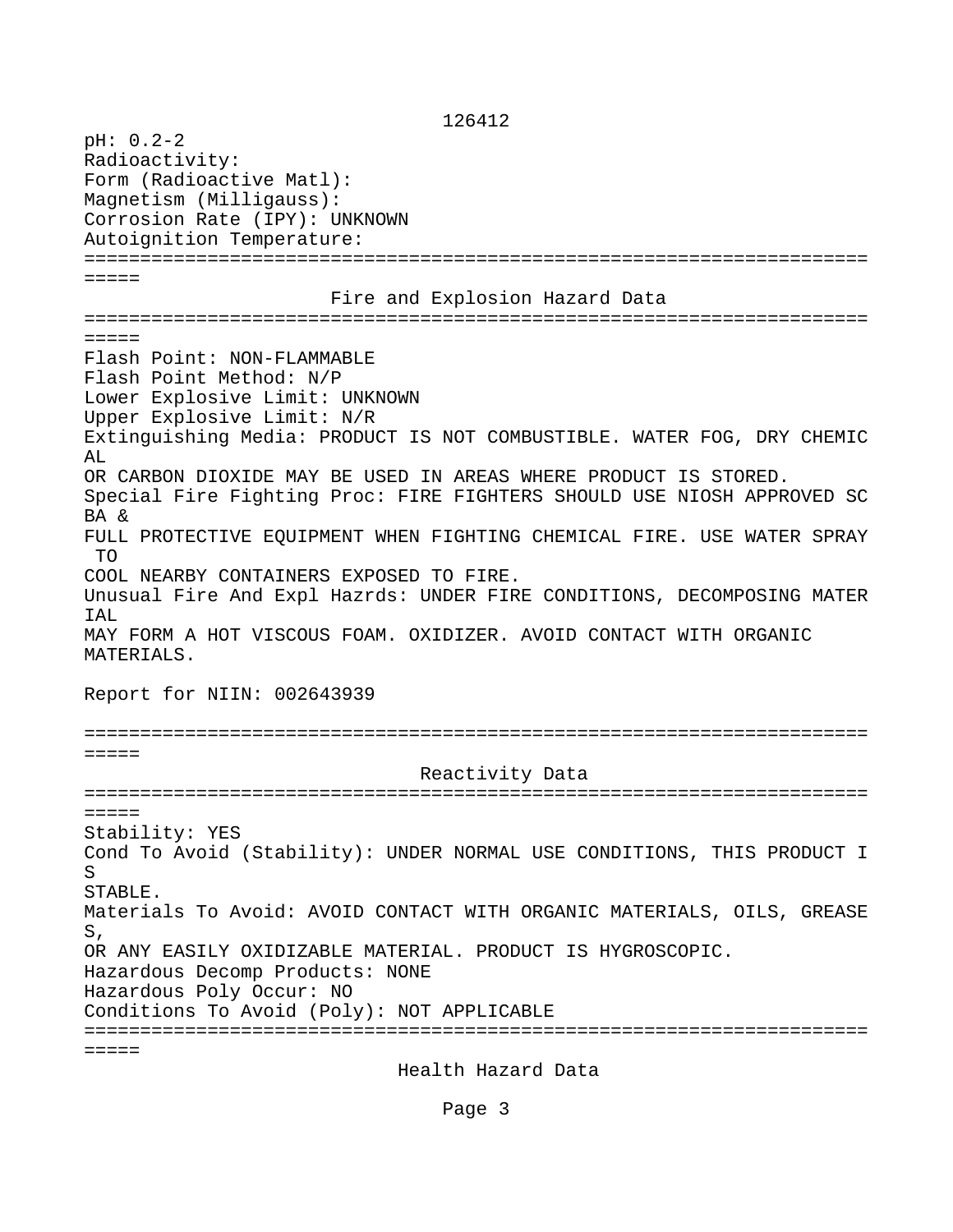======================================================================  $=$ LD50-LC50 Mixture: LD50 (ORAL RAT) IS UNKNOWN Route Of Entry - Inhalation: YES Route Of Entry - Skin: YES Route Of Entry - Ingestion: YES Health Haz Acute And Chronic: CONTACT WITH WET OR MOIST TISSUES MAY PRODUCE BURNS. CAUSE SEVERE IRRITATION TO EYES, POSSIBLE BLINDNESS. MA Y CAUSE DEEP PENETRATING ULCERS (CHROME SORES) ON SKIN. MAY CAUSE SEVERE IRRITATIO OF RESPIRATORY TRACT AND NASAL SEPTUM WITH POSSIBLE PERFORAT ION. INGESTION MAY RESULT IN KINDEY FAILURE AND DEATH. Carcinogenicity - NTP: YES Carcinogenicity - IARC: YES Carcinogenicity - OSHA: NO Explanation Carcinogenicity: NTP AND IARC HAVE DETERMINED THAT THERE I S SUFFICIENT EVIDENCE FOR THE CARCINOGENICITY OF HEXAVALENT CHROMIUM COMPOUNDS. Signs/Symptoms Of Overexp: EYE: SEVERE IRRITATION, CONJUNCTIVITIS. SKI N: IRRITATION, BURNS, ULCERATION. INHALED: RESPITRATORY IRRITATION, INCLU DING ULCERATION AND PERFORATION OF SEPTUM. INGESTED: SEVERE G/I IRRITATION, BURNS, KIDNEY DAMAGE. Med Cond Aggravated By Exp: PERSONS WITH A HISTORY OF AILMENTS OR WITH A PRE-EXISTING DISEASE INVOLVING THE EYES, SKIN, OR RESPIRATORY TRACT MA Y BE AT INCREASED RISK FROM EXPOSURE. Emergency/First Aid Proc: INHALATION:REMOVE TO FRESH AIR. RESUSCITATE IF NOT BREATHING. GET MEDICAL ATTENTION. EYES:IMMEDIATELY FLUSH WITH PLEN TY OF WATER FOR 15 MINUTES HOLDING EYELIDS OPEN. GET MEDICAL ATTENTION. SKIN : REMOVE CONTAMINATED CLOTHING. WASH WITH SOAP AND WATER. IF IRRITATION PERSISTS, GET MEDICAL ADVICE. INGESTION:DO NOT INDUCE VOMITING. GIVE NOTHING BY MOUTH IF UNCONSCIOUS. GET IMMEDIATE MEDICAL ATTENTION. ====================================================================== ===== Precautions for Safe Handling and Use ======================================================================  $=$   $=$   $=$   $=$ Steps If Matl Released/Spill: STOP LEAKS. REMOVE AS MUCH AS POSSIBLE ( E.G.

126412

VACUUM TRUCK). THEN TREAT THE SPILL AREA WITH A REDUCING AGENT TO CONV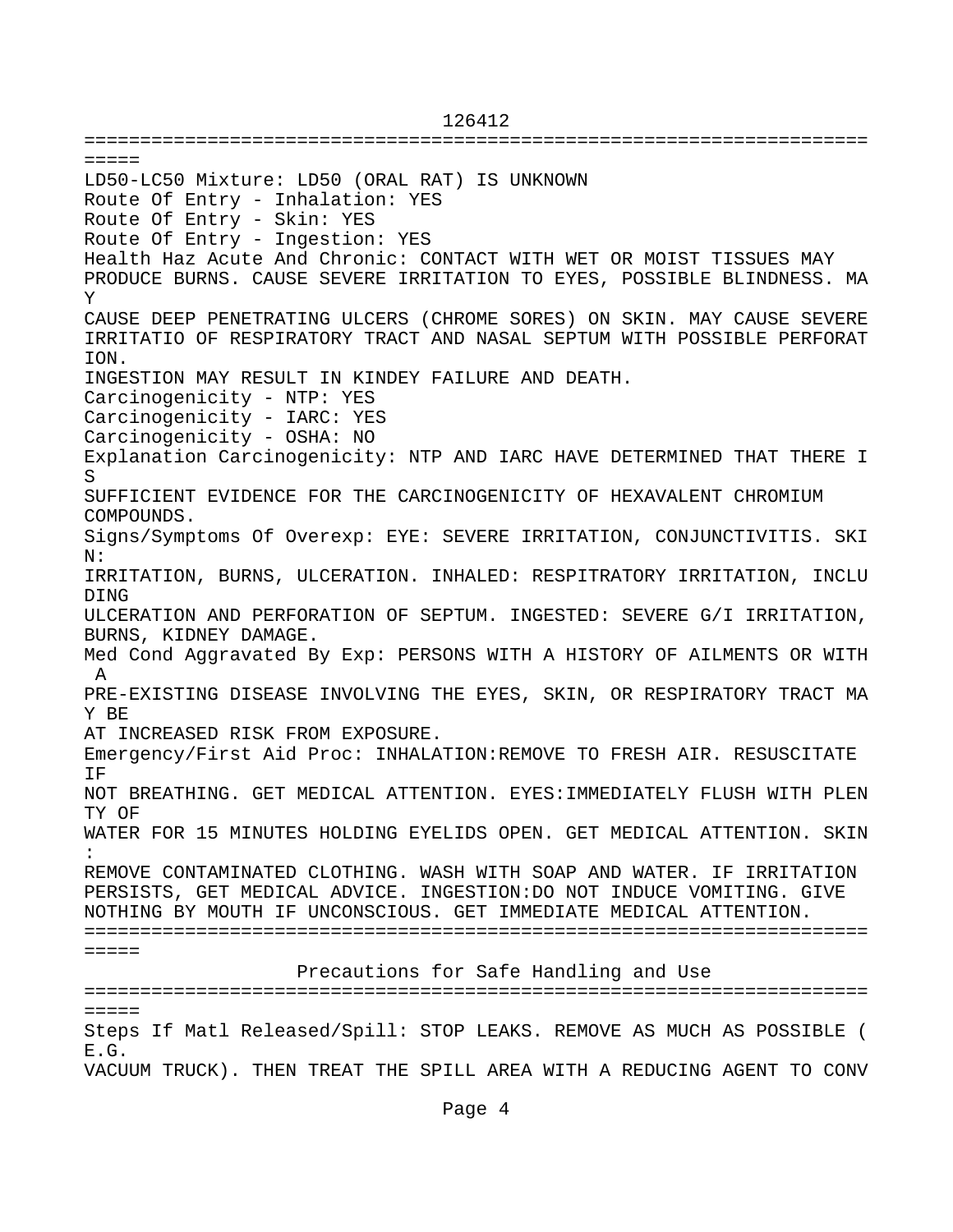126412

ERT THE HEXAVALENT CHROMIUM TO THE TRIVALENT FORM AND NEUTRALIZE WITH A WE AK BASE. SOAK UP AND PROPERLY STORE. DO NOT FLUSH TO SEWER. Neutralizing Agent: SODIUM BICARBONATE, SODA ASH OR LIME. REDUCE WITH SODIUM BISULFITE, OR OTHERS. Waste Disposal Method: DISPOSAL SHOULD BE MADE IN ACCORDANCE WITH ALL APPLICABLE FEDERAL, STATE AND LOCAL LAWS AND REGULATIONS. IF IN SOLUTI ON, Report for NIIN: 002643939 MUST BE REDUCED TO TRIVALENT CHROMIUM FIRST AND THEN NEUTRALIZED TO FO RM PRECIPITANT. Precautions-Handling/Storing: DO NOT STORE IN CLOSE PROXIMITY TO COMBUSTIBLE MATERIALS. STORE IN TIGHTLY CLOSED CONTAINERS AWAY FROM SO **URCES** OF HEAT AND MOISTURE. Other Precautions: REDUCE WITH SODIUM BISULFITE, SODIUM SULFITE, FERRO **TIS** SULFATE OR FERROUS CHLORIDE. NEUTRALIZE TO A PH 7.5 WITH SODA ASH, CAU STIC SODA OR LIME TO FORM A PRECIPITATE. DO NOT REUSE CONTAINER. ====================================================================== ===== Control Measures ======================================================================  $=$   $=$   $=$   $=$ Respiratory Protection: IF VENTILATION DOES NOT MAINTAIN INHALATION EXPOSURES BELOW PEL(TLV), USE NIOSH/MSHA APPROVED DUST CARTRIDGE AND D UST/ MIST PRE-FILTER RESPIRATORS AS PER CURRENT 29 CFR 1910.134, INSTRUCTIO NS/ WARNINGS AND NIOSH-RESPIRATOR SELECTION. Ventilation: MECHANICAL (GENERAL) ROOM VENTILATION IS NORMALLY ADEQUAT E. LOCAL EXHAUST MAY BE REQUIRED IF WORK AREA NOT VENTED. Protective Gloves: IDUSTRIAL GRADE RUBBER OR PVC Eye Protection: SAFETY GOGGLES WITH OPTIONAL FACE SHIELD Other Protective Equipment: EYE WASH STATION AND SAFETY SHOWER. INDUSTRIAL-TYPE WORK CLOTHING AND APRON AS REQUIRED. Work Hygienic Practices: USE GOOD CHEMICAL HYGIENE PRACTICE. AVOID UNNECESSARY CONTACT. WASH THOROUGHLY BEFORE EATING OR DRINKING. Suppl. Safety & Health Data: AVOID PROLONGED OR REPEATED EXPOSURE. DO NOT GET ON SKIN OR IN EYES. DO NOT BREATHE VAPORS OR MISTS. \* MSDS RECEIVE D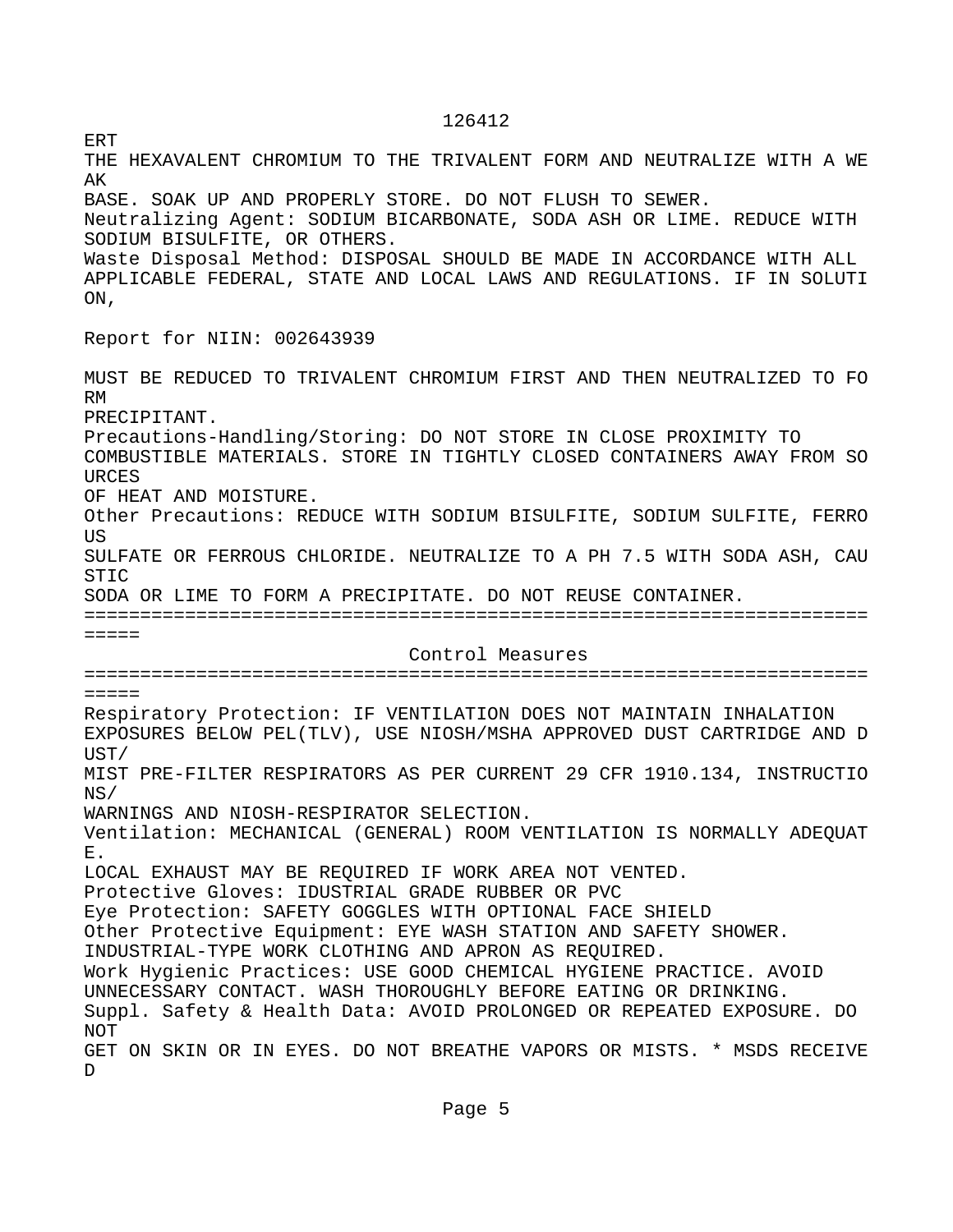FROM FOCAL POINT F (AIR FORCE). AIR FORCE IDENTIFIED THE NSN. ====================================================================== ===== Transportation Data ======================================================================  $=$   $=$   $=$   $=$ Transportation Action Code: Transportation Focal Point: Trans Data Review Date: DOT PSN Code: DOT Symbol: DOT Proper Shipping Name: DOT Class: DOT ID Number: DOT Pack Group: DOT Label: DOT/DoD Exemption Number: IMO PSN Code: IMO Proper Shipping Name: IMO Regulations Page Number: IMO UN Number: IMO UN Class: IMO Subsidiary Risk Label: IATA PSN Code: IATA UN ID Number: IATA Proper Shipping Name: IATA UN Class: IATA Subsidiary Risk Class: IATA Label: AFI PSN Code: Report for NIIN: 002643939 AFI Symbols: AFI Prop. Shipping Name: AFI Class: AFI ID Number: AFI Pack Group: AFI Label: AFI Special Prov: AFI Basic Pac Ref: MMAC Code: N.O.S. Shipping Name: Additional Trans Data: ======================================================================  $=$   $=$   $=$   $=$  Disposal Data ======================================================================

126412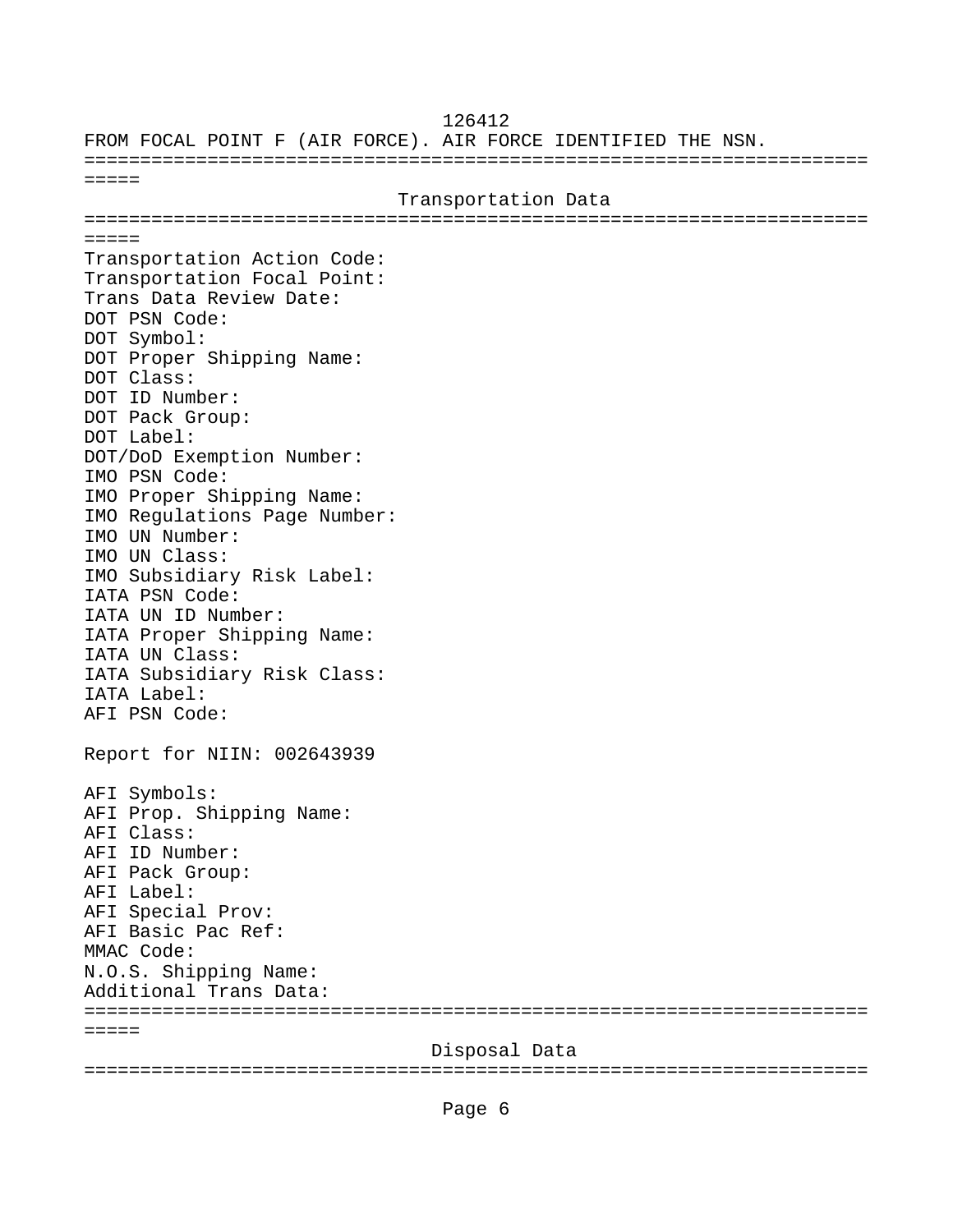===== Disposal Data Action Code: Disposal Data Focal Point: Disposal Data Review Date: Rec # For This Disp Entry: Tot Disp Entries Per NSN: Landfill Ban Item: Disposal Supplemental Data: 1st EPA Haz Wst Code New: 1st EPA Haz Wst Name New: 1st EPA Haz Wst Char New: 1st EPA Acute Hazard New: 2nd EPA Haz Wst Code New: 2nd EPA Haz Wst Name New: 2nd EPA Haz Wst Char New: 2nd EPA Acute Hazard New: 3rd EPA Haz Wst Code New: 3rd EPA Haz Wst Name New: 3rd EPA Haz Wst Char New: 3rd EPA Acute Hazard New: ====================================================================== ===== Label Data ====================================================================== ===== Label Required: YES Technical Review Date: 09JUL92 Label Date: MFR Label Number: NONE Label Status: F Common Name: CHROMIC ACID-FLAKE Chronic Hazard: N/P Signal Word: DANGER! Acute Health Hazard-None: Acute Health Hazard-Slight: Acute Health Hazard-Moderate: X Acute Health Hazard-Severe: Contact Hazard-None: Contact Hazard-Slight: Contact Hazard-Moderate: Contact Hazard-Severe: X Fire Hazard-None: X Report for NIIN: 002643939 Fire Hazard-Slight: Fire Hazard-Moderate: Fire Hazard-Severe:

## 126412